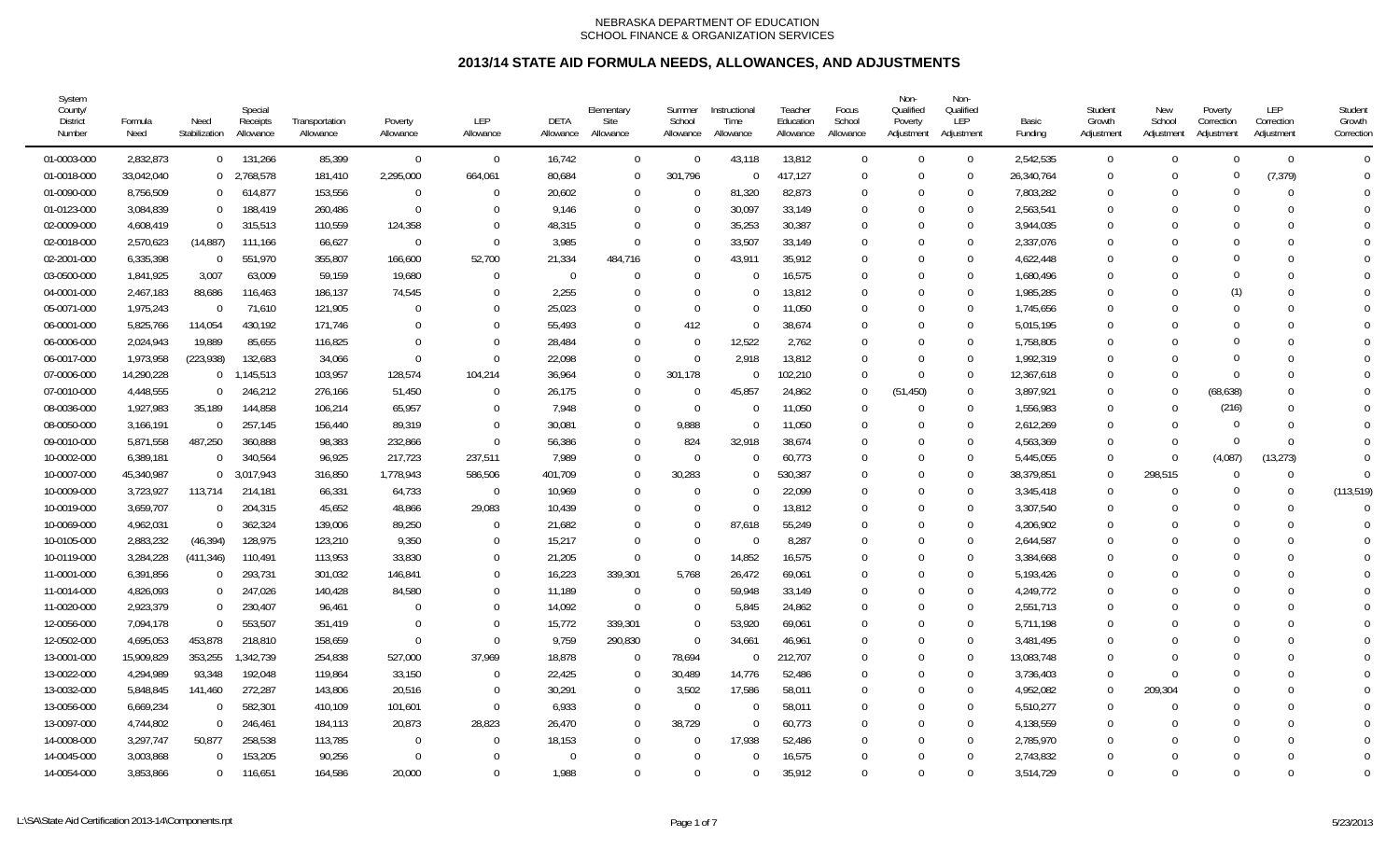| System<br>County/<br><b>District</b><br>Number | Formula<br>Need | Need<br>Stabilization    | Special<br>Receipts<br>Allowance | Transportation<br>Allowance | Poverty<br>Allowance | LEP<br>Allowance | DETA<br>Allowance | Elementary<br>Site<br>Allowance | Summer<br>School<br>Allowance | Instructional<br>Time<br>Allowance | Teacher<br>Education<br>Allowance | Focus<br>School<br>Allowance | Non-<br>Qualified<br>Poverty<br>Adjustment | Non-<br>Qualified<br>LEP<br>Adjustment | Basic<br>Funding | Student<br>Growth<br>Adjustment | New<br>School<br>Adjustment | Poverty<br>Correction<br>Adjustment | LEP<br>Correction<br>Adjustment | Student<br>Growth<br>Correction |
|------------------------------------------------|-----------------|--------------------------|----------------------------------|-----------------------------|----------------------|------------------|-------------------|---------------------------------|-------------------------------|------------------------------------|-----------------------------------|------------------------------|--------------------------------------------|----------------------------------------|------------------|---------------------------------|-----------------------------|-------------------------------------|---------------------------------|---------------------------------|
| 14-0101-000                                    | 2,160,574       | (189, 590)               | 130,185                          | 58,431                      | 18,495               | $\mathbf 0$      | 19,703            | $\Omega$                        | $\Omega$                      | $\Omega$                           | 5,525                             | $\overline{0}$               | $\Omega$                                   | $\overline{0}$                         | 2,117,825        | $\theta$                        | $\Omega$                    | $\theta$                            | $\Omega$                        | $\overline{0}$                  |
| 14-0541-000                                    | 1,790,945       | (174, 439)               | 150,049                          | 93,318                      | 7,318                | $\Omega$         | 24,012            | $\Omega$                        | 3,708                         | $\Omega$                           | 5,525                             | $\Omega$                     | $\theta$                                   | $\Omega$                               | 1,681,454        | $\Omega$                        | <sup>0</sup>                |                                     | $\Omega$                        | $\Omega$                        |
| 15-0010-000                                    | 6,283,120       | $\overline{0}$           | 312,427                          | 335,715                     | 107,708              | 87,563           | 9,847             | $\Omega$                        | $\Omega$                      | 55,368                             | 58,011                            | $\Omega$                     | $\Omega$                                   | $\mathbf 0$                            | 5,316,480        | 0                               | <sup>0</sup>                |                                     | 0                               |                                 |
| 15-0536-000                                    | 2,922,127       | $\overline{0}$           | 143,153                          | 289,679                     | 85,000               | 5,525            | 6,981             | $\Omega$                        | $\Omega$                      | $\Omega$                           | 13,812                            | $\Omega$                     | $\Omega$                                   | $\Omega$                               | 2,377,977        | $\Omega$                        | <sup>0</sup>                |                                     |                                 | $\Omega$                        |
| 16-0006-000                                    | 7,986,518       | 952,294                  | 649,341                          | 56,597                      | $\overline{0}$       | $\mathbf 0$      | 24,556            | 339,301                         | 824                           | $\Omega$                           | 91,160                            | $\Omega$                     | $\Omega$                                   | $\Omega$                               | 5,872,444        | $\Omega$                        | $\Omega$                    |                                     | $\Omega$                        | $\Omega$                        |
| 16-0030-000                                    | 2,312,860       | $\overline{0}$           | 105,634                          | 87,743                      | 124,105              | $\mathbf{0}$     | 13,772            | - 0                             | $\Omega$                      | 6,118                              | 22,099                            | $\Omega$                     | $\Omega$                                   | $\overline{0}$                         | 1,953,389        | $\Omega$                        | $\Omega$                    |                                     | $\Omega$                        | $\Omega$                        |
| 17-0001-000                                    | 11,626,154      | $\overline{0}$           | 497,772                          | 138,049                     | 224,157              | 47,664           | 31,151            | 0                               | 11,124                        | 263,733                            | 44,199                            | $\Omega$                     | $\theta$                                   | $\overline{0}$                         | 10,127,144       | 241,162                         | $\Omega$                    |                                     | $\Omega$                        | $\Omega$                        |
| 17-0003-000                                    | 3,054,521       | 142,850                  | 61,448                           | 171,178                     | 45,515               | $\mathbf 0$      | 19,170            | $\Omega$                        | $\Omega$                      | 39,892                             | 11,050                            | - 0                          | $\Omega$                                   | $\overline{0}$                         | 2,563,419        | $\Omega$                        | $\Omega$                    |                                     | $\Omega$                        |                                 |
| 17-0009-000                                    | 2,951,653       | $\overline{0}$           | 106,335                          | 129,790                     | 66,028               | $\mathbf 0$      | 13,340            | $\Omega$                        | $\Omega$                      | 18,394                             | 19,337                            | $\Omega$                     | $\Omega$                                   | $\overline{0}$                         | 2,598,429        | <sup>0</sup>                    | <sup>0</sup>                |                                     | 0                               | $\Omega$                        |
| 18-0002-000                                    | 4,505,918       | $\overline{0}$           | 175,980                          | 105,004                     | 39,950               | 40,120           | 14,909            | $\Omega$                        | $\Omega$                      | 9,364                              | 38,674                            | $\Omega$                     | $\Omega$                                   | $\Omega$                               | 4,081,918        | $\Omega$                        | $\Omega$                    | $\Omega$                            | $\Omega$                        | $\Omega$                        |
| 18-0011-000                                    | 3,500,353       | $\overline{0}$           | 276,806                          | 82,098                      | 61,455               | 82.402           | 12,871            | $\Omega$                        | $\Omega$                      | 13,923                             | 8,287                             | $\Omega$                     | $\Omega$                                   | $\Omega$                               | 3,033,921        | $\Omega$                        | $\Omega$                    | (1,891)                             | (538)                           | (68,981)                        |
| 19-0039-000                                    | 2,225,257       | (10,083)                 | 44,874                           | 59,245                      | $\Omega$             | $\Omega$         | $\Omega$          | $\Omega$                        | $\Omega$                      | 2,696                              | 19,337                            | $\Omega$                     | $\Omega$                                   | $\overline{0}$                         | 2,109,188        | $\Omega$                        | $\Omega$                    | $\Omega$                            | $\Omega$                        | $\Omega$                        |
| 19-0058-000                                    | 2,357,503       | (102, 118)               | 134,252                          | 102,478                     | - 0                  | $\mathbf 0$      | 17,582            | $\Omega$                        | $\overline{0}$                | 6,484                              | 16,575                            | $\Omega$                     | 0                                          | $\mathbf 0$                            | 2,182,251        | 0                               | $\Omega$                    | $\theta$                            | $\Omega$                        |                                 |
| 19-0070-000                                    | 3,641,350       | 670,697                  | 157,081                          | 150,966                     | $\overline{0}$       | $\Omega$         | 36,903            | $\Omega$                        | $\Omega$                      | 30,055                             | 13,812                            | $\Omega$                     | 0                                          | $\mathbf 0$                            | 2,609,193        | <sup>0</sup>                    | $\Omega$                    | (27, 357)                           | 0                               | $\Omega$                        |
| 19-0123-000                                    | 15,678,708      | $\overline{\phantom{0}}$ | 712,593                          | 32,562                      | 941,826              | 638,158          | 24,752            | $\Omega$                        | 192,202                       | - 0                                | 140,884                           | $\Omega$                     | 0                                          | $\Omega$                               | 12,995,732       | $\theta$                        | $\Omega$                    | $\Omega$                            | 0                               | $\Omega$                        |
| 20-0001-000                                    | 8,883,905       | 117,141                  | 563,756                          | 113,127                     | 395,250              | 89,672           | 27,750            | 242,358                         | 67,569                        | 74,159                             | 69,061                            | $\Omega$                     | $\Omega$                                   | $\Omega$                               | 7,124,061        | $\Omega$                        | $\Omega$                    |                                     |                                 | $\Omega$                        |
| 20-0020-000                                    | 3,313,939       | 102,880                  | 166,056                          | 70,239                      | 124,850              | 38,250           | 9,640             | $\Omega$                        | 29,253                        | 52,167                             | 22,099                            | $\Omega$                     | $\Omega$                                   | $\Omega$                               | 2,676,284        | $\Omega$                        | 22.221                      | 0                                   | $\Omega$                        |                                 |
| 20-0030-000                                    | 5,132,381       | - 0                      | 347,556                          | 216,928                     | - 0                  | $\Omega$         | 15,733            | $\Omega$                        | $\Omega$                      | 79,984                             | 44,199                            | $\Omega$                     | $\Omega$                                   | $\Omega$                               | 4,427,981        | $\Omega$                        | $\Omega$                    | $\Omega$                            | $\Omega$                        | $\Omega$                        |
| 21-0015-000                                    | 3,006,796       | 72,266                   | 144,928                          | 202,522                     | $\overline{0}$       | $\Omega$         | 18,342            | $\Omega$                        | $\Omega$                      | $\Omega$                           | 16,575                            | $\Omega$                     | $\Omega$                                   | $\overline{0}$                         | 2,561,565        | $\Omega$                        | $\Omega$                    | (9, 402)                            |                                 |                                 |
| 21-0025-000                                    | 8,362,565       | $\overline{0}$           | 485,695                          | 223,776                     | 171,415              | $\Omega$         | 15,962            | $\Omega$                        | 25,339                        | $\Omega$                           | 82,873                            | $\Omega$                     | $\Omega$                                   | $\Omega$                               | 7,357,505        | $\Omega$                        | $\Omega$                    | $\Omega$                            | $\Omega$                        | $\Omega$                        |
| 21-0044-000                                    | 2,405,736       | 21,737                   | 103,009                          | 112,091                     | 56,675               | $\Omega$         | 41,331            | $\Omega$                        | $\Omega$                      | 4,198                              | $\Omega$                          | $\Omega$                     | $\Omega$                                   | $\Omega$                               | 2,066,695        | <sup>0</sup>                    | $\Omega$                    |                                     | ∩                               | $\Omega$                        |
| 21-0084-000                                    | 2,648,156       | $\overline{0}$           | 59,339                           | 142,890                     | 42,500               | $\Omega$         | 5,925             | $\Omega$                        | $\Omega$                      | $\Omega$                           | 11,050                            | $\Omega$                     | $\Omega$                                   | $\Omega$                               | 2,386,451        | $\Omega$                        | <sup>0</sup>                | $\Omega$                            | $\Omega$                        | $\Omega$                        |
| 21-0089-000                                    | 2,161,907       | $\overline{0}$           | 70,031                           | 112,653                     | 30,943               | $\Omega$         | $\Omega$          | $\Omega$                        | $\Omega$                      | 14,680                             | 8,287                             | $\Omega$                     | $\Omega$                                   | $\Omega$                               | 1,925,313        | $\Omega$                        | <sup>0</sup>                |                                     | $\Omega$                        | $\Omega$                        |
| 21-0180-000                                    | 2,863,989       | 25,786                   | 127,605                          | 171,413                     | 37,612               | $\Omega$         | 19,365            | $\Omega$                        | $\Omega$                      | 22,167                             | 19,337                            | $\Omega$                     | $\Omega$                                   | $\Omega$                               | 2,440,704        | $\Omega$                        | $\Omega$                    |                                     | $\Omega$                        | $\Omega$                        |
| 22-0011-000                                    | 38,628,760      | 1,282,805                | 3,069,736                        | 346,655                     | 3,310,248            | 1,827,379        | 23,512            | 290,830                         | 204,562                       | 446,493                            | 348,066                           | $\Omega$                     | $\Omega$                                   | $\overline{0}$                         | 27,666,077       | 211,255                         | ∩                           | $\Omega$                            | $\Omega$                        | (398, 856)                      |
| 22-0031-000                                    | 4,631,362       | $\overline{0}$           | 268,125                          | 136,767                     | 77,047               | $\Omega$         | 22,398            | $\Omega$                        | 30,283                        | $\Omega$                           | 41,436                            | $\Omega$                     | $\theta$                                   | $\overline{0}$                         | 4,055,307        | $\Omega$                        | $\Omega$                    |                                     | ∩                               | $\Omega$                        |
| 23-0002-000                                    | 9,163,230       | $\overline{0}$           | 363,129                          | 58,846                      | 245,664              | 111,008          | 35,523            | $\Omega$                        | 11,948                        | 12,927                             | 110,497                           | $\Omega$                     | $\Omega$                                   | $\overline{0}$                         | 8,213,687        | 0                               | $\Omega$                    | $\Omega$                            | $\Omega$                        | $\Omega$                        |
| 23-0071-000                                    | 2,855,350       | $\overline{0}$           | 109,323                          | 49,611                      | 145,936              | $\Omega$         | 12,894            | -0                              | $\Omega$                      | $\Omega$                           | 11,050                            | $\Omega$                     | $\Omega$                                   | $\mathbf{0}$                           | 2,526,536        | $\Omega$                        | $\Omega$                    |                                     | $\Omega$                        | $\Omega$                        |
| 24-0001-000                                    | 29,027,904      | 765,487                  | 1,089,589                        | 220,544                     | 3,087,668            | 2,372,684        | $\Omega$          | $\Omega$                        | 567,954                       | 369,541                            | 160,221                           |                              | $\Omega$                                   | $\Omega$                               | 20,780,269       | $\Omega$                        | 60,244                      | 0                                   | $\Omega$                        | (446, 297)                      |
| 24-0004-000                                    | 3,498,000       | (200, 311)               | 128,754                          | 195,180                     | 65,213               | $\Omega$         | 13,818            | $\Omega$                        | $\Omega$                      | $\Omega$                           | 27,624                            | $\Omega$                     | $\Omega$                                   | $\Omega$                               | 3,267,722        | $\Omega$                        | <sup>0</sup>                | $\Omega$                            | $\Omega$                        | $\Omega$                        |
| 24-0011-000                                    | 9,387,583       | $\overline{0}$           | 449,124                          | 49,488                      | 218,168              | 41,201           | 25,550            | $\cap$                          | 76,016                        | 137,380                            | 88,398                            | $\Omega$                     | $\Omega$                                   | $\overline{0}$                         | 8,302,259        | $\Omega$                        | $\Omega$                    | $\Omega$                            | $\Omega$                        |                                 |
| 24-0020-000                                    | 9,290,376       | 314,608                  | 445,535                          | 125,217                     | 174,817              | $\Omega$         | 9,531             | $\Omega$                        | 50,677                        | 93,680                             | 107,735                           | $\Omega$                     | $\Omega$                                   | $\overline{0}$                         | 7,999,668        | $\Omega$                        | $\Omega$                    | (31,091)                            | $\Omega$                        |                                 |
| 24-0101-000                                    | 2,744,005       | (35, 218)                | 80,031                           | 169,430                     | 64,260               | $\Omega$         | 19,027            | $\Omega$                        | $\Omega$                      | 16,767                             | 2,762                             | $\Omega$                     | $\Omega$                                   | $\mathbf{0}$                           | 2,426,945        | $\Omega$                        | $\Omega$                    | $\Omega$                            |                                 | $\Omega$                        |
| 25-0025-000                                    | 3,206,559       | 227,434                  | 172,299                          | 90,284                      | $\overline{0}$       | $\theta$         | 24,863            | $\Omega$                        | 4,738                         | 23,529                             | 2,762                             | $\Omega$                     | $\Omega$                                   | $\Omega$                               | 2,660,650        | $\Omega$                        | $\Omega$                    | 0                                   |                                 | $\Omega$                        |
| 25-0095-000                                    | 2,369,855       | (120, 704)               | 81,194                           | 44,154                      | 37,772               | $\Omega$         | 5,373             | $\Omega$                        | $\Omega$                      | 11,582                             | 11,050                            | $\Omega$                     | $\Omega$                                   | $\Omega$                               | 2,299,435        | $\Omega$                        | ∩                           |                                     | $\Omega$                        | $\Omega$                        |
| 26-0001-000                                    | 4,778,289       | $\Omega$                 | 210,881                          | 131,442                     | 60,857               | $\Omega$         | $\Omega$          | $\Omega$                        | 9,888                         | 32,321                             | 44,199                            | $\Omega$                     | $\Omega$                                   | $\Omega$                               | 4,288,701        | <sup>0</sup>                    | $\Omega$                    |                                     |                                 | $\Omega$                        |
| 26-0024-000                                    | 1,842,299       | $\Omega$                 | 106,693                          | 60,048                      | 10,113               | $\Omega$         | 18,651            | $\Omega$                        | $\Omega$                      |                                    | 13,812                            | $\Omega$                     | $\Omega$                                   | $\Omega$                               | 1,632,982        | <sup>0</sup>                    | $\Omega$                    |                                     | ∩                               | $\Omega$                        |
| 26-0070-000                                    | 2,923,333       | $\overline{0}$           | 152,022                          | 101,815                     | 43,945               | $\cup$           | 38,096            | $\Omega$                        | 1,648                         | 55,036                             | 27,624                            | $\Omega$                     | (43, 945)                                  | $\Omega$                               | 2,593,359        | $\Omega$                        | $\theta$                    | (46, 268)                           | $\Omega$                        | $\Omega$                        |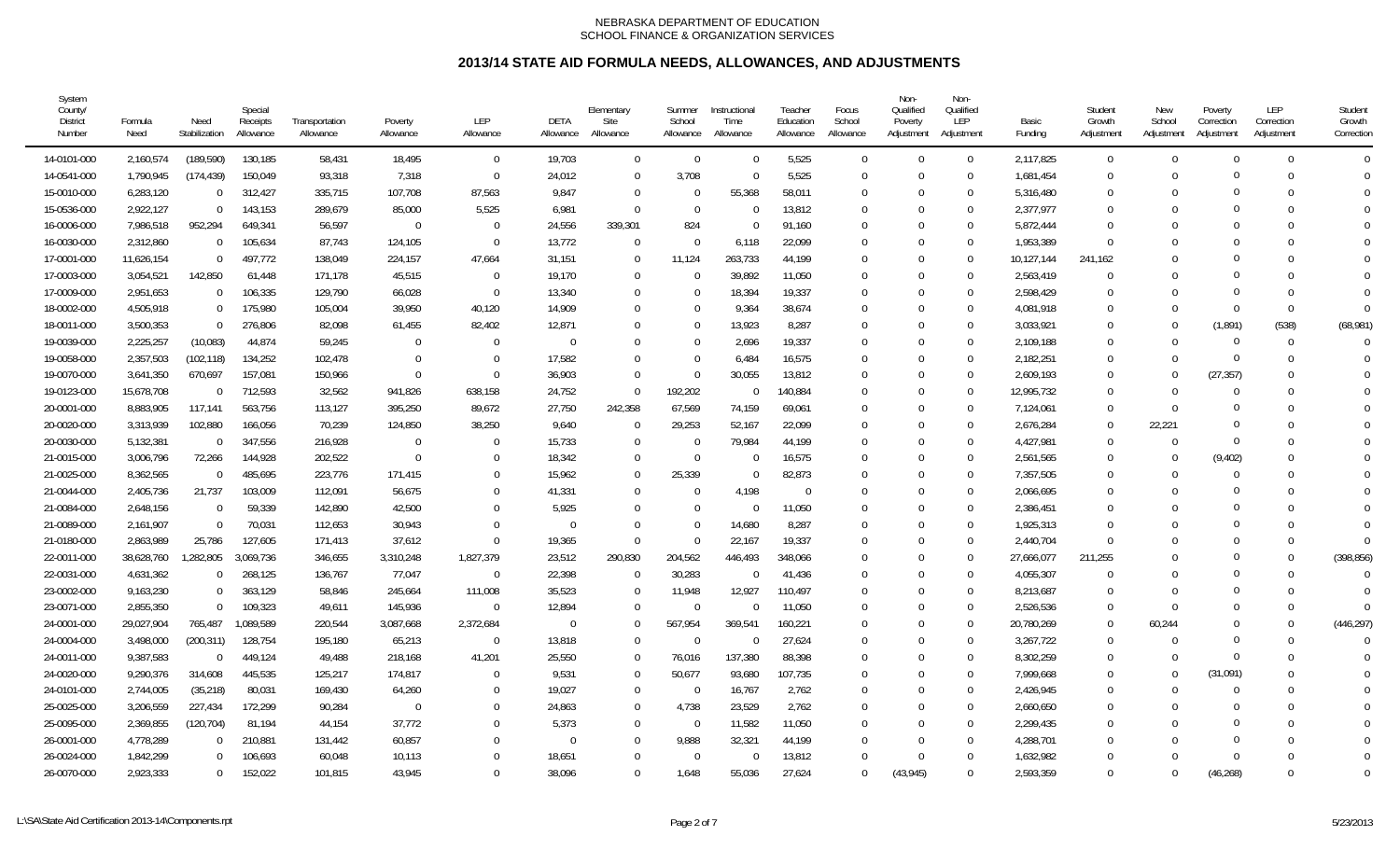| System<br>County/<br><b>District</b><br>Number | Formula<br>Need | Need<br>Stabilization | Special<br>Receipts<br>Allowance | Transportation<br>Allowance | Poverty<br>Allowance | LEP<br>Allowance | DETA<br>Allowance | Elementary<br>Site<br>Allowance | Summer<br>School<br>Allowance | Instructional<br>Time<br>Allowance | Teacher<br>Education<br>Allowance | Focus<br>School<br>Allowance | Non-<br>Qualified<br>Poverty<br>Adjustment | Non-<br>Qualified<br>LEP<br>Adjustment | Basic<br>Fundina | Student<br>Growth<br>Adjustment | New<br>School<br>Adjustment | Poverty<br>Correction<br>Adjustment | <b>LEP</b><br>Correction<br>Adjustment | Student<br>Growth<br>Correction |
|------------------------------------------------|-----------------|-----------------------|----------------------------------|-----------------------------|----------------------|------------------|-------------------|---------------------------------|-------------------------------|------------------------------------|-----------------------------------|------------------------------|--------------------------------------------|----------------------------------------|------------------|---------------------------------|-----------------------------|-------------------------------------|----------------------------------------|---------------------------------|
| 26-0561-000                                    | 3,154,415       | 14.201                | 187,151                          | 100,766                     | 53,422               | 29,083           | 45,676            | $\Omega$                        | 16,892                        | $\Omega$                           | 19,337                            | $\Omega$                     | $\Omega$                                   | $\overline{0}$                         | 2,687,887        | $\Omega$                        | $\Omega$                    | $\Omega$                            | $\Omega$                               | $\Omega$                        |
| 27-0001-000                                    | 39,528,475      | 1,397,218             | 2,209,211                        | 289,075                     | 1,134,145            | 436,231          | $\Omega$          | $\Omega$                        | 171,190                       |                                    | 563,536                           | $\Omega$                     | $\Omega$                                   | $\overline{0}$                         | 32,488,188       | $\Omega$                        | 839.681                     | $\Omega$                            | $\Omega$                               | $\Omega$                        |
| 27-0062-000                                    | 2,822,616       | $\overline{0}$        | 173,138                          | 27,231                      | 35,700               | $\Omega$         | 13,255            | $\Omega$                        | $\Omega$                      | 29,465                             | 16,575                            | $\Omega$                     | 0                                          | $\Omega$                               | 2,527,252        | $\Omega$                        | $\Omega$                    |                                     | $\Omega$                               | $\Omega$                        |
| 27-0594-000                                    | 6,008,276       | 1,054,222             | 401,857                          | 205,826                     | 34,000               | 63,219           | 5,898             | $\Omega$                        | $\Omega$                      | 49,109                             | 49,724                            | $\Omega$                     | 0                                          | $\overline{0}$                         | 4,725,743        | 23,842                          | $\Omega$                    |                                     | $\Omega$                               | (605, 164)                      |
| 27-0595-000                                    | 6,009,592       | $\Omega$              | 273,780                          | 156,292                     | $\overline{0}$       | $\mathbf{0}$     | 26,719            | $\Omega$                        | 4,120                         |                                    | 69,061                            | $\Omega$                     | 0                                          | $\Omega$                               | 5,215,299        | 208,674                         | 55,646                      | $\Omega$                            | $\Omega$                               | $\Omega$                        |
| 28-0001-000                                    | 499,812,411     |                       | 0 32,343,525                     | 17,625,659                  | 45,410,426           | 15,564,226       | 999,859           | $\Omega$                        | 14,103,874                    |                                    | 5,005,525                         | 312,157                      | 0                                          | $\overline{0}$                         | 362,606,984      | 3,159,631                       | 2,680,544                   | $\Omega$                            | $\Omega$                               | $\Omega$                        |
| 28-0010-000                                    | 54,878,025      |                       | $0$ 3,210,960                    | 502,439                     | 34,784               | 109,061          | 46,794            | $\Omega$                        | 158,005                       | 122,025                            | 745,856                           |                              | $\Omega$                                   | $\overline{0}$                         | 46,358,285       | 2,202,081                       | 1,415,845                   | $\Omega$                            | (1, 307)                               | (26, 803)                       |
| 28-0015-000                                    | 7,787,062       | $\overline{0}$        | 585,248                          | 249,325                     | 217,117              | 29,083           | 28,182            | $\Omega$                        | 64,273                        | 17,533                             | 102,210                           |                              | 0                                          | $\overline{0}$                         | 6,498,387        | $\overline{0}$                  | $\Omega$                    | (4, 296)                            | $\Omega$                               | $\Omega$                        |
| 28-0017-000                                    | 194,277,326     |                       | 0 10,610,157                     | 1,543,962                   | 960,500              | 892,500          | 604,103           | $\Omega$                        | 798,678                       | 4,987,089                          | 2,497,238                         | $\Omega$                     | 0                                          | $\overline{0}$                         | 170,760,155      | 860,109                         | $\Omega$                    | $\Omega$                            | $\Omega$                               | (237, 167)                      |
| 28-0054-000                                    | 26,783,097      | 72,525                | 2,371,981                        | 86,166                      | 1,303,329            | 475,022          | 97,656            | $\Omega$                        | 55,621                        | 147,187                            | 367,403                           |                              | O                                          | $\Omega$                               | 21,806,207       | $\Omega$                        | $\Omega$                    | $\Omega$                            | $\Omega$                               | $\Omega$                        |
| 28-0059-000                                    | 14,958,191      | $\Omega$              | 528,828                          | 138,304                     | 19,474               | 29,083           | 9,060             | $\Omega$                        | 58,299                        |                                    | 162,983                           |                              | 0                                          | $\Omega$                               | 12,492,451       | 620,136                         | 580,127                     | (2,994)                             | (5, 424)                               | 327,862                         |
| 28-0066-000                                    | 55,799,234      | 1,397,568             | 4,584,916                        | 955,128                     | 388,450              | 334,454          | 371,323           | $\Omega$                        | 346,499                       | 2,242,637                          | 806,630                           |                              | 0                                          | $\Omega$                               | 44,388,742       | $\Omega$                        | $\Omega$                    | (17, 113)                           | $\Omega$                               |                                 |
| 29-0117-000                                    | 5,263,401       | $\overline{0}$        | 132,801                          | 524,791                     | 155,932              | 28,427           | 25,812            | 290,830                         | $\Omega$                      | 29,575                             | 46,961                            | $\Omega$                     | 0                                          | $\Omega$                               | 4,028,272        | 0                               | $\Omega$                    |                                     | $\Omega$                               | $\Omega$                        |
| 30-0001-000                                    | 2,837,898       | (3,683)               | 212,435                          | 158,253                     | $\overline{0}$       | $\Omega$         | 4,334             | $\Omega$                        | $\Omega$                      | 765                                | 13,812                            | $\Omega$                     |                                            | $\overline{0}$                         | 2,451,982        | $\Omega$                        |                             |                                     | $\Omega$                               |                                 |
| 30-0025-000                                    | 6,144,054       | 5,461                 | 867,250                          | 176,639                     | $\overline{0}$       | $\mathbf 0$      | 14,024            | $\Omega$                        | 36,463                        | 99,937                             | 63,536                            | $\Omega$                     |                                            | $\overline{0}$                         | 4,880,744        | 0                               |                             |                                     | $\Omega$                               | $\Omega$                        |
| 30-0054-000                                    | 2,088,260       | $\Omega$              | 98,224                           | 64,336                      | $\overline{0}$       | $\Omega$         | 9,211             | $\Omega$                        | $\Omega$                      | 22,416                             | 19,337                            | $\cup$                       | C                                          | $\overline{0}$                         | 1,874,736        | U                               |                             |                                     | $\Omega$                               |                                 |
| 31-0506-000                                    | 3,899,204       | 160,090               | 181,765                          | 202,094                     | 68,000               | $\Omega$         | 6,921             | $\Omega$                        | $\Omega$                      | 33,722                             | 24,862                            |                              | 0                                          | $\overline{0}$                         | 3,221,751        | 0                               | $\bigcap$                   | $\Omega$                            | $\Omega$                               | $\Omega$                        |
| 32-0046-000                                    | 2,422,090       | $\mathbf 0$           | 35,273                           | 213,799                     | 20,930               | $\Omega$         | $\Omega$          | $\Omega$                        | $\Omega$                      | - 0                                | 5,525                             | $\Omega$                     | 0                                          | $\overline{0}$                         | 2,075,367        | $\Omega$                        | $\Omega$                    | $\Omega$                            | $\Omega$                               | 71,195                          |
| 32-0095-000                                    | 2,928,181       | $\overline{0}$        | 132,901                          | 160,684                     | 32,300               | $\Omega$         | 395               | $\Omega$                        | 6,386                         | 15,532                             | 13,812                            | $\Omega$                     |                                            | $\overline{0}$                         | 2,566,473        |                                 | $\Omega$                    | (303)                               | $\Omega$                               | $\Omega$                        |
| 32-0125-000                                    | 3,005,905       | $\overline{0}$        | 131,182                          | 181,116                     | 41,426               | $\Omega$         | 43,747            | $\Omega$                        | 3,296                         | 4,729                              | 44,199                            |                              |                                            | $\Omega$                               | 2,556,209        | 0                               |                             | $\Omega$                            | $\Omega$                               | $\Omega$                        |
| 33-0018-000                                    | 3,648,879       | $\overline{0}$        | 262,349                          | 173,361                     | 136,186              | $\Omega$         | 18,845            | $\Omega$                        | $\Omega$                      | 13,272                             | 27,624                            |                              | ſ                                          | $\Omega$                               | 3,017,242        | 0                               |                             |                                     | $\Omega$                               |                                 |
| 33-0021-000                                    | 3,933,625       | $\overline{0}$        | 165,406                          | 232,632                     | 53,815               | $\Omega$         | 21,145            | $\Omega$                        | $\Omega$                      |                                    | 16,575                            |                              | O                                          | $\Omega$                               | 3,444,052        | 0                               |                             |                                     | $\Omega$                               |                                 |
| 33-0540-000                                    | 5,264,110       | 161,856               | 377,030                          | 358,593                     | 136,000              | $\Omega$         | 33,546            | $\Omega$                        | $\Omega$                      |                                    | 27,624                            |                              |                                            | $\overline{0}$                         | 4.169.460        |                                 |                             |                                     | $\Omega$                               |                                 |
| 34-0001-000                                    | 4,831,821       | 107,270               | 379,386                          | 86,245                      | 95,131               | $\Omega$         | 16,833            | $\Omega$                        | 10,918                        |                                    | 22,099                            | $\Omega$                     |                                            | $\Omega$                               | 4,113,938        | $\Omega$                        |                             |                                     | $\Omega$                               | $\Omega$                        |
| 34-0015-000                                    | 19,242,431      | 628,539               | 1,697,017                        | 294,008                     | 935,000              | 29,083           | 20,720            | $\Omega$                        | $\Omega$                      | 96,990                             | 240,331                           | $\Omega$                     |                                            | $\overline{0}$                         | 15,300,744       | 0                               |                             |                                     | $\Omega$                               | $\Omega$                        |
| 34-0034-000                                    | 4,378,580       | $\Omega$              | 121,107                          | 186,222                     | 32,495               | $\mathbf 0$      | 2,026             | $\Omega$                        | $\Omega$                      |                                    | 52,486                            | $\Omega$                     | C                                          | $\overline{0}$                         | 3,984,243        | U                               |                             |                                     | $\Omega$                               |                                 |
| 34-0100-000                                    | 3,084,628       | $\Omega$              | 133,311                          | 174,714                     | 64,983               | $\mathbf 0$      | $\Omega$          | $\Omega$                        | $\Omega$                      |                                    | 19,337                            |                              | $\Omega$                                   | $\overline{0}$                         | 2,692,284        | 0                               |                             |                                     | $\Omega$                               |                                 |
| 35-0001-000                                    | 3,499,525       | 377,644               | 258,162                          | 105,719                     | 140,917              | 4,250            | 24,116            | $\Omega$                        | 72,307                        |                                    | 16,575                            | $\Omega$                     | $\Omega$                                   | $\overline{0}$                         | 2,499,835        | $\Omega$                        | $\Omega$                    |                                     | $\Omega$                               | $\Omega$                        |
| 36-0100-000                                    | 4,052,731       | 0                     | 140,534                          | 89,281                      | 83,895               | $\Omega$         | 14,848            | 48,472                          | $\Omega$                      |                                    | 35,912                            | $\Omega$                     |                                            | $\overline{0}$                         | 3,639,790        |                                 |                             |                                     |                                        | $\Omega$                        |
| 37-0030-000                                    | 3,070,613       | $\overline{0}$        | 252,529                          | 149,024                     | - 0                  | $\Omega$         | 12,650            | - 0                             | $\Omega$                      |                                    | 19,337                            | $\Omega$                     |                                            | $\Omega$                               | 2,637,073        | 0                               |                             |                                     | $\Omega$                               | $\Omega$                        |
| 38-0011-000                                    | 2,345,705       | $\overline{0}$        | 80,431                           | 170,350                     | - 0                  | $\Omega$         | 12,366            | $\Omega$                        |                               | $\Omega$                           | 8,287                             |                              | O                                          | $\Omega$                               | 2,074,271        | 0                               |                             |                                     |                                        |                                 |
| 39-0010-000                                    | 2,589,606       | $\overline{0}$        | 127,672                          | 147,599                     | 42,500               | 8,500            | 30,563            | $\Omega$                        | $\Omega$                      | 23,144                             | 8,287                             |                              | 0                                          | $\Omega$                               | 2,201,341        | 0                               |                             |                                     | $\Omega$                               |                                 |
| 39-0055-000                                    | 1,802,845       | $\overline{0}$        | 38,214                           | - 0                         | 32,918               | $\Omega$         | 10,881            | $\Omega$                        | $\Omega$                      | 8,639                              | 2,762                             |                              | 0                                          | $\overline{0}$                         | 1.709.430        | 0                               |                             |                                     | $\Omega$                               |                                 |
| 39-0501-000                                    | 2,377,862       | 136,736               | 63,030                           | 81,104                      | 34,000               | $\Omega$         | 26,441            | $\Omega$                        | $\Omega$                      | 9.800                              | 16,575                            | $\Omega$                     |                                            | $\Omega$                               | 2,010,176        | $\Omega$                        |                             |                                     | $\Omega$                               | $\Omega$                        |
| 40-0002-000                                    | 80,667,188      | 2,329,941             | 4,513,238                        | 49,999                      | 4,037,500            | 4,250,000        | 127,205           | $\Omega$                        | 415,923                       | $\Omega$                           | 1,002,762                         |                              |                                            | $\overline{0}$                         | 63,940,619       | 0                               |                             |                                     | $\Omega$                               |                                 |
| 40-0082-000                                    | 14,031,380      | $\Omega$              | 629,233                          | 179,892                     | 232,489              | 40,800           | 34,318            | 1,308,733                       | 9,888                         | 110,943                            | 124,309                           |                              |                                            | $\overline{0}$                         | 11,360,774       | N                               |                             |                                     | $\Omega$                               |                                 |
| 40-0083-000                                    | 5,809,324       | 67,779                | 292,459                          | 132,103                     | 227,460              | 128,450          | 11,290            | $\Omega$                        | $\Omega$                      |                                    | 41,436                            |                              | 0                                          | $\overline{0}$                         | 4,908,347        | U                               | ſ                           | $\Omega$                            | $\Omega$                               |                                 |
| 40-0126-000                                    | 5,229,149       | $\Omega$              | 384.197                          | 147,031                     | 15,484               | 12,629           | 19,460            | $\Omega$                        | 14,832                        | 89.171                             | 41.436                            |                              | $\Omega$                                   | $\Omega$                               | 4,504,909        | $\Omega$                        | $\Omega$                    |                                     | $\Omega$                               | $\Omega$                        |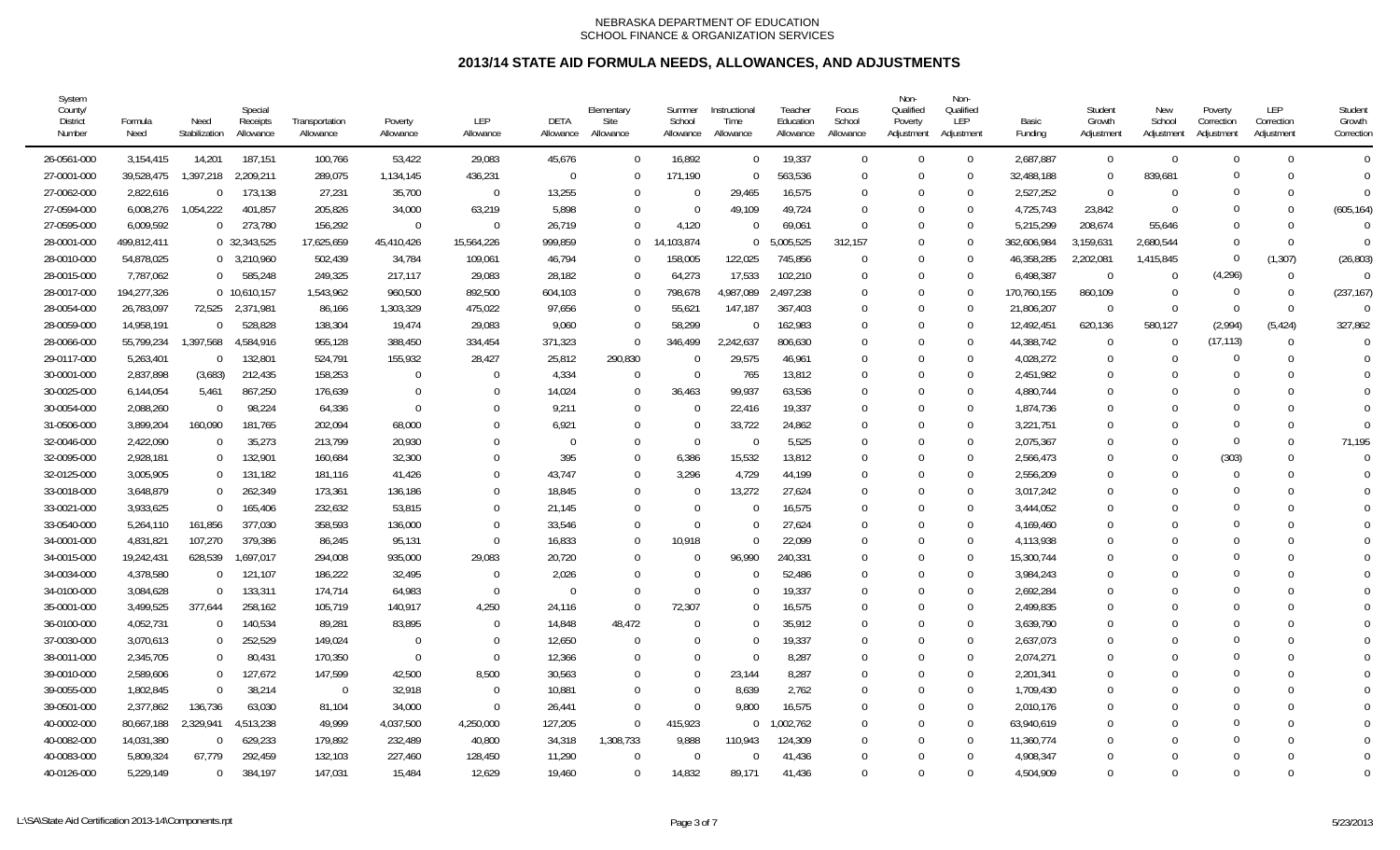| System<br>County/<br><b>District</b><br>Number | Formula<br>Need | Need<br>Stabilization | Special<br>Receipts<br>Allowance | Transportation<br>Allowance | Poverty<br>Allowance | <b>LEP</b><br>Allowance | DETA<br>Allowance | Elementary<br>Site<br>Allowance | Summer<br>School<br>Allowance | Instructional<br>Time<br>Allowance | Teacher<br>Education<br>Allowance | Focus<br>School<br>Allowance | Non-<br>Qualified<br>Poverty<br>Adjustment | Non-<br>Qualified<br>LEP<br>Adjustment | Basic<br>Funding | Student<br>Growth<br>Adjustment | New<br>School<br>Adjustment | Poverty<br>Correction<br>Adjustment | LEP<br>Correction<br>Adjustment | Student<br>Growth<br>Correction |
|------------------------------------------------|-----------------|-----------------------|----------------------------------|-----------------------------|----------------------|-------------------------|-------------------|---------------------------------|-------------------------------|------------------------------------|-----------------------------------|------------------------------|--------------------------------------------|----------------------------------------|------------------|---------------------------------|-----------------------------|-------------------------------------|---------------------------------|---------------------------------|
| 41-0002-000                                    | 2,510,310       | $\overline{0}$        | 124,590                          | 118,268                     | $\overline{0}$       | $\Omega$                | 11,636            | $\Omega$                        | $\Omega$                      | 35,569                             | 5,525                             | $\Omega$                     | $\Omega$                                   | $\overline{0}$                         | 2,221,940        | $\mathbf 0$                     | $\Omega$                    | (7, 217)                            | $\Omega$                        | $\Omega$                        |
| 41-0091-000                                    | 2,378,631       | (50, 348)             | 109,107                          | 79,738                      | $\overline{0}$       | $\Omega$                | 19.540            |                                 | $\Omega$                      | 14.191                             | 22,099                            | $\Omega$                     | $\Omega$                                   | $\Omega$                               | 2,184,305        | $\Omega$                        | $\Omega$                    | 0                                   | $\Omega$                        | $\Omega$                        |
| 41-0504-000                                    | 11,388,870      | $\mathbf 0$           | 688,894                          | 234,241                     | 220,872              | $\Omega$                | 33,263            |                                 | 9,270                         | 144,034                            | 118,785                           | $\Omega$                     | $\Omega$                                   | $\Omega$                               | 9,939,511        | $\Omega$                        | $\Omega$                    | $\Omega$                            | $\Omega$                        | $\Omega$                        |
| 42-0002-000                                    | 3,519,479       | $\mathbf 0$           | 200,190                          | 157,755                     | 86,824               | $\mathbf{0}$            | 14,168            |                                 | 29,047                        | 9,098                              | 24,862                            | 0                            | $\mathbf 0$                                | $\mathbf 0$                            | 2,997,536        | $\Omega$                        |                             | $\Omega$                            | $\Omega$                        | $\Omega$                        |
| 43-0079-000                                    | 2,269,231       | $\mathbf 0$           | 47,850                           | 236,785                     | 68,000               | 17,000                  | 46,064            | $\cap$                          | $\overline{0}$                | $\Omega$                           | 5,525                             | $\mathbf 0$                  | $\Omega$                                   | $\mathbf 0$                            | 1,848,008        | $\Omega$                        | $\Omega$                    | $\Omega$                            | $\Omega$                        | $\Omega$                        |
| 44-0070-000                                    | 3,464,085       | $\mathbf 0$           | 134,231                          | 183,090                     | 133,962              | $\Omega$                | 26,566            |                                 | 22,454                        | 37,379                             | 22,099                            | $\theta$                     | $\Omega$                                   | $\mathbf 0$                            | 2,918,277        | $\theta$                        | $\Omega$                    | (13, 974)                           | $\Omega$                        | $\Omega$                        |
| 45-0007-000                                    | 8,469,886       | $\Omega$              | 771,234                          | 174,640                     | 255,000              | 85,000                  | 41,996            |                                 | 5,974                         | 17,964                             | 110,497                           | $\theta$                     | $\Omega$                                   | $\overline{0}$                         | 7,020,073        | $\theta$                        | $\Omega$                    | $\Omega$                            | (12, 492)                       | $\Omega$                        |
| 45-0029-000                                    | 2,261,215       | $\overline{0}$        | 64,030                           | 125,927                     | 62,520               | $\Omega$                | 12,884            |                                 | $\Omega$                      | 19,384                             | 13,812                            | $\theta$                     | $\Omega$                                   | $\mathbf 0$                            | 1,962,657        | $\theta$                        | $\Omega$                    | C                                   | $\theta$                        | $\Omega$                        |
| 45-0044-000                                    | 2,461,585       | (42, 885)             | 123,910                          | 91,575                      | 73,176               | $\Omega$                | 13,390            | $\Omega$                        | $\Omega$                      | 19,768                             | 8,287                             | $\Omega$                     | $\Omega$                                   | $\mathbf 0$                            | 2,174,363        | $\Omega$                        | $\Omega$                    |                                     | $\Omega$                        | $\Omega$                        |
| 45-0137-000                                    | 2,306,003       | $\overline{0}$        | 87,040                           | 156,552                     | 30,063               | $\Omega$                | 5,619             | $\Omega$                        | $\Omega$                      | 15,074                             | 19,337                            | 0                            | $\Omega$                                   | $\Omega$                               | 1,992,319        | $\Omega$                        |                             | 0                                   | $\Omega$                        | $\Omega$                        |
| 45-0239-000                                    | 4,411,471       | $\Omega$              | 307,746                          | 52,913                      | - 0                  | $\Omega$                | 28,975            | 48,472                          | $\Omega$                      | $\Omega$                           | 33,149                            | $\Omega$                     | $\Omega$                                   | $\Omega$                               | 3,940,216        | $\Omega$                        |                             | 0                                   | $\Omega$                        | $\Omega$                        |
| 46-0001-000                                    | 2,637,100       | 163,132               | 74,602                           | 151,004                     | $\overline{0}$       | $\Omega$                | 17.973            |                                 | $\Omega$                      | 11,239                             | 11,050                            | $\Omega$                     | $\Omega$                                   | $\Omega$                               | 2,208,101        | $\Omega$                        | $\Omega$                    | $\Omega$                            | $\Omega$                        | $\Omega$                        |
| 47-0001-000                                    | 7,076,763       | $\overline{0}$        | 314,073                          | 222,226                     | 136,408              | $\Omega$                | 17,902            |                                 | $\mathbf 0$                   | 82,656                             | 33,149                            | $\Omega$                     | $\Omega$                                   | $\Omega$                               | 6,270,348        | $\Omega$                        | $\Omega$                    | $\Omega$                            | $\Omega$                        | $\Omega$                        |
| 47-0100-000                                    | 5,678,014       | 309,823               | 246,407                          | 192,241                     | 67,381               | $\Omega$                | 17,715            |                                 | 56,857                        | $\Omega$                           | 52,486                            | 0                            | $\Omega$                                   | $\mathbf 0$                            | 4,795,545        | $\Omega$                        |                             | $\Omega$                            | $\mathbf 0$                     | (60, 442)                       |
| 47-0103-000                                    | 1,750,733       | (20, 058)             | 62,834                           | 55,137                      | 31,365               | $\mathbf 0$             | 33,403            | $\Omega$                        | $\Omega$                      | $\Omega$                           | 5,525                             | $\mathbf 0$                  | $\Omega$                                   | $\mathbf 0$                            | 1,582,527        | 0                               | $\Omega$                    | $\Omega$                            | $\mathbf 0$                     | $\Omega$                        |
| 48-0008-000                                    | 9,874,582       | $\Omega$              | 822,743                          | 222,408                     | 260,355              | 29,083                  | 14,218            |                                 | 5,150                         | $\Omega$                           | 107,735                           | $\Omega$                     | $\Omega$                                   | $\overline{0}$                         | 8,427,046        | $\Omega$                        | $\Omega$                    | (14, 158)                           | $\Omega$                        | $\Omega$                        |
| 48-0300-000                                    | 4,727,416       | $\Omega$              | 223,512                          | 192,321                     | 168,833              | $\Omega$                | 18,888            |                                 | $\Omega$                      | 35,624                             | 44,199                            | $\theta$                     | $\Omega$                                   | $\mathbf 0$                            | 4,044,039        | $\theta$                        | $\Omega$                    | $\Omega$                            | $\Omega$                        | $\Omega$                        |
| 48-0303-000                                    | 2,313,754       | (43, 792)             | 113,591                          | 126,776                     | 19,116               | $\Omega$                | 19,570            |                                 | $\Omega$                      | 5,837                              | 5,525                             | $\theta$                     | $\Omega$                                   | $\mathbf 0$                            | 2,067,130        | $\theta$                        | $\Omega$                    | $\Omega$                            | $\Omega$                        | $\Omega$                        |
| 49-0033-000                                    | 2,901,456       | (27, 632)             | 122,613                          | 131,707                     | 31,243               | $\Omega$                | 16,880            |                                 | 7,622                         | 40,401                             | 16,575                            | $\Omega$                     | $\Omega$                                   | $\mathbf 0$                            | 2,562,048        | $\Omega$                        |                             | $\Omega$                            | $\Omega$                        | $\Omega$                        |
| 49-0050-000                                    | 5,639,988       | $\Omega$              | 294,314                          | 155,337                     | 268,898              | 53,319                  | 5,505             |                                 | $\Omega$                      | - 0                                | 35,912                            | 0                            | $\Omega$                                   | $\Omega$                               | 4,826,704        | $\Omega$                        |                             | 0                                   | 0                               | $\Omega$                        |
| 50-0001-000                                    | 2,943,928       | $\overline{0}$        | 177,364                          | 191,237                     | $\Omega$             | $\Omega$                | $\Omega$          |                                 | $\Omega$                      | 16,372                             | 22,099                            | $\Omega$                     | $\Omega$                                   | $\Omega$                               | 2,536,855        | $\Omega$                        |                             | 0                                   | $\Omega$                        | $\Omega$                        |
| 50-0501-000                                    | 3,287,495       | $\overline{0}$        | 193,348                          | 99,885                      | $\overline{0}$       | $\Omega$                | 13,682            |                                 | $\Omega$                      | $\Omega$                           | 16,575                            | $\Omega$                     | $\Omega$                                   | $\overline{0}$                         | 2,964,006        | $\Omega$                        |                             | 0                                   | $\Omega$                        |                                 |
| 50-0503-000                                    | 7,844,639       | $\overline{0}$        | 340,106                          | 159,955                     | 131,750              | 9,350                   | 16,158            |                                 | 824                           | 50,309                             | 85,635                            | $\Omega$                     | $\Omega$                                   | $\Omega$                               | 7,050,552        | $\Omega$                        |                             | 0                                   | $\Omega$                        |                                 |
| 51-0001-000                                    | 9,436,901       | $\mathbf 0$           | 823,244                          | 164,858                     | 258,400              | $\Omega$                | $\Omega$          |                                 | 80,342                        | 46,954                             | 74,586                            | $\theta$                     | $\Omega$                                   | $\Omega$                               | 7,988,517        | $\Omega$                        | $\Omega$                    |                                     | $\Omega$                        | $\Omega$                        |
| 51-0006-000                                    | 2,891,799       | $\mathbf{0}$          | 94,082                           | 120,795                     | 66,300               | $\Omega$                | 18,929            |                                 | $\overline{0}$                | $\Omega$                           | 13,812                            | $\mathbf 0$                  | $\Omega$                                   | $\overline{0}$                         | 2,577,881        | 0                               | $\Omega$                    |                                     | 0                               | $\Omega$                        |
| 52-0100-000                                    | 1,891,348       | $\Omega$              | 137,716                          | 49,401                      | - 0                  | $\Omega$                | 23,122            |                                 | $\Omega$                      | 18,078                             | 8,287                             | $\theta$                     | $\Omega$                                   | $\overline{0}$                         | 1,654,743        | $\Omega$                        | $\Omega$                    | $\Omega$                            | $\Omega$                        | $\Omega$                        |
| 53-0001-000                                    | 5,624,183       | 49,088                | 262,121                          | 113,866                     | 180,766              | 13,762                  | 2,433             |                                 | 49,853                        | 99,814                             | 55,249                            | $\Omega$                     | $\Omega$                                   | (13, 762)                              | 4,826,704        | $\theta$                        | $\Omega$                    | $\Omega$                            | (15, 711)                       | $\Omega$                        |
| 54-0013-000                                    | 3,977,482       | $\Omega$              | 217,393                          | 128,181                     | 63,225               | $\Omega$                | 21,950            |                                 | $\Omega$                      | $\Omega$                           | 24,862                            | $\mathbf 0$                  | $\Omega$                                   | $\overline{0}$                         | 3,521,871        | $\theta$                        | $\Omega$                    | C                                   | $\Omega$                        | $\Omega$                        |
| 54-0096-000                                    | 4,309,242       | $\Omega$              | 212,637                          | 155,651                     | $\overline{0}$       | $\Omega$                | 44,700            |                                 | $\Omega$                      | 49,497                             | 41,436                            | 0                            | $\Omega$                                   | $\mathbf 0$                            | 3,805,321        | $\Omega$                        | $\Omega$                    | $\Omega$                            | $\Omega$                        |                                 |
| 54-0501-000                                    | 2,721,171       | (156, 357)            | 243,756                          | 98,750                      | 212,500              | $\Omega$                | 42,741            |                                 | $\mathbf 0$                   | 47,467                             | 24,862                            | 0                            | $\Omega$                                   | $\Omega$                               | 2,207,452        | $\Omega$                        | $\Omega$                    |                                     | $\Omega$                        | $\Omega$                        |
| 54-0505-000                                    | 2,628,187       | $\Omega$              | 271,545                          | 3,441                       | 181,455              | $\Omega$                | $\Omega$          |                                 | 22,042                        | $\Omega$                           | 24,862                            | $\Omega$                     | $\Omega$                                   | $\mathbf 0$                            | 2,124,841        | $\Omega$                        |                             | $\Omega$                            | $\Omega$                        |                                 |
| 54-0576-000                                    | 2,990,449       | (15, 715)             | 152,734                          | 151,368                     | 49,392               | $\Omega$                | 13,508            |                                 | 39,965                        | $\Omega$                           | 16,575                            | $\Omega$                     | $\Omega$                                   | $\mathbf 0$                            | 2,582,621        | $\Omega$                        | $\Omega$                    | 0                                   | $\Omega$                        | $\Omega$                        |
| 54-0586-000                                    | 3,099,490       | $\overline{0}$        | 136,800                          | 158,614                     | 45,727               | $\Omega$                | 12,280            |                                 | 14,008                        | 51.111                             | 8,287                             | $\Omega$                     | $\Omega$                                   | $\Omega$                               | 2,672,663        | $\Omega$                        | $\Omega$                    | $\Omega$                            | $\Omega$                        | $\Omega$                        |
| 55-0001-000                                    | 327,000,090     |                       | 0 26,629,488                     | 422,628                     | 17,562,744           | 6,078,337               | 199,282           |                                 | 723,693                       | 2,968,465                          | 3,229,282                         | $\theta$                     | $\Omega$                                   | $\Omega$                               | 265,901,167      | 3,919,175                       | 992,300                     | $\Omega$                            | $\Omega$                        | (1,626,470)                     |
| 55-0145-000                                    | 16,357,949      |                       | $0$ 1,355,885                    | 536,918                     | 130,185              | 38,777                  | 6,748             | $\Omega$                        | 41,201                        | 41,374                             | 229,282                           | $\mathbf 0$                  | $\mathbf{0}$                               | $\overline{0}$                         | 13,977,580       | $\mathbf 0$                     | $\Omega$                    | $\Omega$                            | $\Omega$                        | $\Omega$                        |
| 55-0148-000                                    | 5,077,757       | 18,518                | 217,412                          | 96,697                      | $\overline{0}$       | $\Omega$                | 28,225            |                                 | $\Omega$                      | 60,507                             | 58,011                            | $\Omega$                     | $\Omega$                                   | $\mathbf 0$                            | 4,598,387        | $\Omega$                        | $\Omega$                    | $\Omega$                            | $\Omega$                        | $\Omega$                        |
| 55-0160-000                                    | 17,997,907      | $\Omega$              | 883,622                          | 666,062                     | 31,987               | 29,083                  | 14,844            |                                 | 55,827                        |                                    | 262,431                           | 0                            | $\mathbf{0}$                               | $\mathbf 0$                            | 15,245,528       | 11,433                          | 914,637                     | $\Omega$                            | $\theta$                        | (117, 547)                      |
| 55-0161-000                                    | 6,496,599       | 109,729               | 311,322                          | 304,100                     | 13,600               | $\Omega$                | 26,341            | 290,830                         | $\Omega$                      | $\Omega$                           | 63,536                            | $\theta$                     | $\Omega$                                   | $\Omega$                               | 5,250,102        | 31,760                          | 95,279                      | $\theta$                            | $\Omega$                        | $\Omega$                        |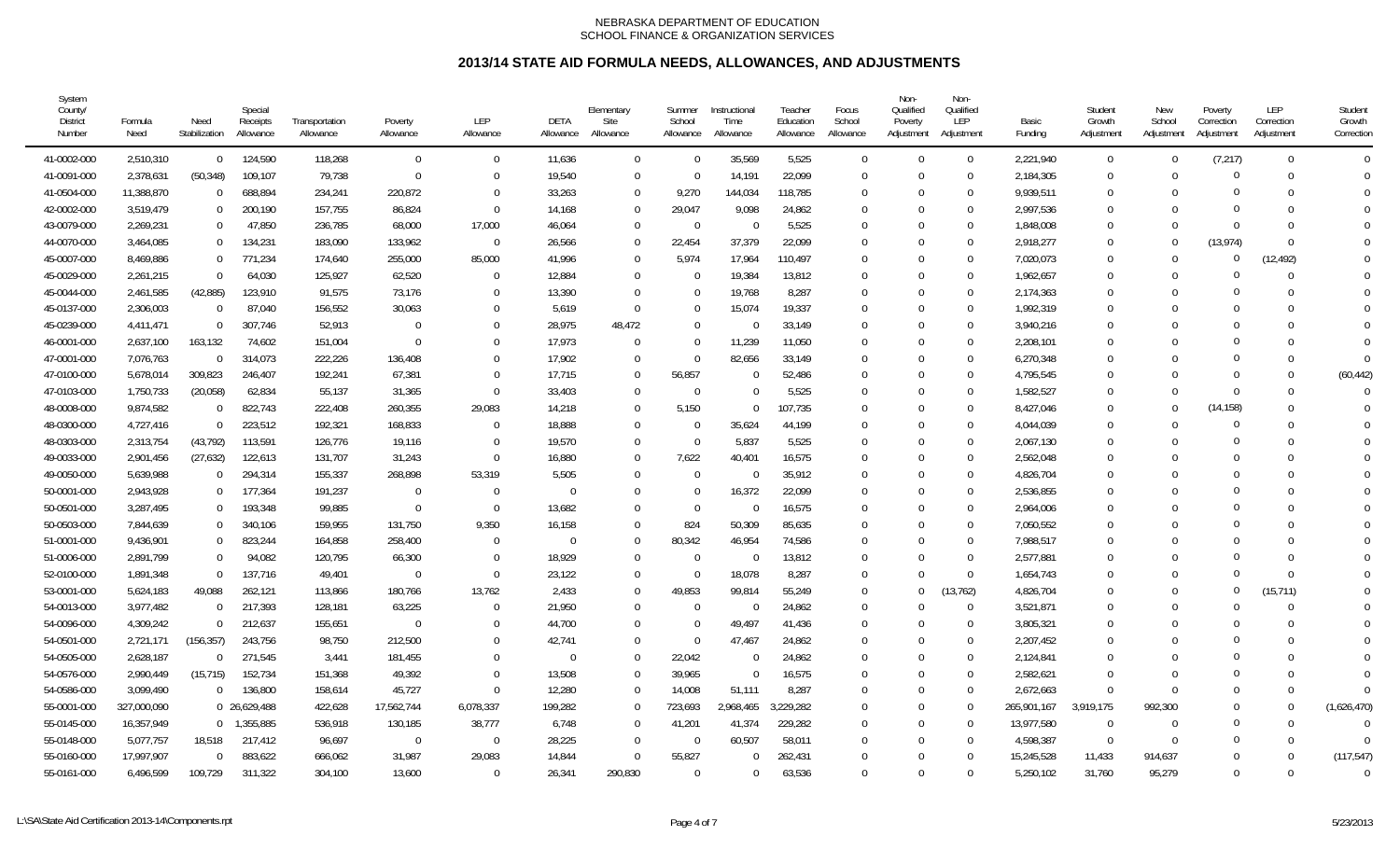| System<br>County/<br><b>District</b><br>Number | Formula<br>Need | Need<br>Stabilization | Special<br>Receipts<br>Allowance | Transportation<br>Allowance | Poverty<br>Allowance | LEP<br>Allowance | DETA<br>Allowance | Elementary<br>Site<br>Allowance | Summer<br>School<br>Allowance | Instructional<br>Time<br>Allowance | Teacher<br>Education<br>Allowance | Focus<br>School<br>Allowance | Non-<br>Qualified<br>Poverty<br>Adjustment | Non-<br>Qualified<br>LEP<br>Adjustment | Basic<br>Funding | Student<br>Growth<br>Adjustment | New<br>School<br>Adjustment | Poverty<br>Correction<br>Adjustment | LEP<br>Correction<br>Adjustment | Student<br>Growth<br>Correction |
|------------------------------------------------|-----------------|-----------------------|----------------------------------|-----------------------------|----------------------|------------------|-------------------|---------------------------------|-------------------------------|------------------------------------|-----------------------------------|------------------------------|--------------------------------------------|----------------------------------------|------------------|---------------------------------|-----------------------------|-------------------------------------|---------------------------------|---------------------------------|
| 56-0001-000                                    | 34,232,455      |                       | $0$ 1,836,282                    | 157,286                     | 1,170,181            | 60,589           | 38.547            | $\Omega$                        | 173,044                       | $\Omega$                           | 309,392                           | $\overline{0}$               | $\Omega$                                   | $\overline{0}$                         | 30,487,134       | $\mathbf{0}$                    | $\Omega$                    | $\Omega$                            | $\Omega$                        | $\Omega$                        |
| 56-0006-000                                    | 2,830,751       | (8, 448)              | 90,495                           | 93,421                      | 40,883               | $\Omega$         | 37,810            |                                 | $\Omega$                      | $\Omega$                           | 8,287                             | $\Omega$                     | $\Omega$                                   | $\Omega$                               | 2,568,304        | $\Omega$                        | $\Omega$                    |                                     |                                 | $\Omega$                        |
| 56-0007-000                                    | 3,177,295       | - 0                   | 177,942                          | 89,850                      | 7,661                | $\mathbf 0$      | 0                 |                                 | $\Omega$                      | $\Omega$                           | 27,624                            | $\mathbf 0$                  | $\Omega$                                   | $\mathbf{0}$                           | 2,874,218        | $\Omega$                        | $\Omega$                    |                                     |                                 | $\Omega$                        |
| 56-0037-000                                    | 5,566,792       | 276,468               | 217,658                          | 103,670                     | 28,900               | $\Omega$         | 14,566            |                                 | 31,107                        | $\Omega$                           | 30,387                            | $\mathbf 0$                  | $\Omega$                                   | $\mathbf{0}$                           | 4,864,037        | $\Omega$                        | $\Omega$                    |                                     | 0                               | $\Omega$                        |
| 56-0055-000                                    | 4,313,951       | $\overline{0}$        | 193,763                          | 64,529                      | 95,795               | $\Omega$         | 18,700            |                                 | 19,982                        | 11,481                             | 35,912                            | $\Omega$                     | $\Omega$                                   | $\mathbf 0$                            | 3,874,063        | $\Omega$                        | $\Omega$                    | (273)                               | $\Omega$                        | $\Omega$                        |
| 56-0565-000                                    | 2,825,553       | $\overline{0}$        | 75,647                           | 159,537                     | $\overline{0}$       | $\Omega$         | 20,619            |                                 | - 0                           | 2,151                              | 8,287                             | $\Omega$                     | $\Omega$                                   | $\mathbf{0}$                           | 2,559,312        | $\Omega$                        | $\Omega$                    | $\Omega$                            |                                 | $\Omega$                        |
| 57-0501-000                                    | 2,938,963       | $\Omega$              | 125,784                          | 222,031                     | $\overline{0}$       | $\Omega$         | 19,442            |                                 | $\Omega$                      | $\Omega$                           | 8,287                             | $\Omega$                     | $\Omega$                                   | $\mathbf{0}$                           | 2,563,419        | $\Omega$                        | $\Omega$                    |                                     |                                 | $\Omega$                        |
| 58-0025-000                                    | 1,810,831       | 11,365                | 71,410                           | 104,603                     | 30,078               | $\Omega$         | 559               |                                 | $\Omega$                      | 2,074                              | 5,525                             | 0                            | $\Omega$                                   | $\mathbf{0}$                           | 1,585,216        | <sup>0</sup>                    | $\Omega$                    |                                     |                                 |                                 |
| 59-0001-000                                    | 5,546,442       | $\overline{0}$        | 496,024                          | 16,130                      | 154,247              | 63,465           | 16,172            |                                 | 70,659                        | $\Omega$                           | 41,436                            | 0                            | $\Omega$                                   | $\mathbf{0}$                           | 4,688,308        | $\Omega$                        | $\Omega$                    |                                     |                                 | $\Omega$                        |
| 59-0002-000                                    | 36,679,234      | $\mathbf{0}$          | 3,002,358                        | 226,728                     | 2,143,304            | 365,960          | 30,768            | $\Omega$                        | 225,369                       | 41,730                             | 450,276                           | $\Omega$                     | $\Omega$                                   | $\Omega$                               | 29,964,695       | 228,044                         | $\Omega$                    |                                     | U                               | $\Omega$                        |
| 59-0005-000                                    | 4.502.139       | 39,556                | 172,807                          | 130.143                     | 23,928               | $\Omega$         | 20,368            |                                 | 10,506                        | 14,865                             | 41,436                            | $\Omega$                     | $\Omega$                                   | $\Omega$                               | 4.048.529        | $\Omega$                        | $\Omega$                    |                                     |                                 | $\Omega$                        |
| 59-0013-000                                    | 2,539,373       | 116,879               | 130,502                          | 91,422                      | $\Omega$             | $\Omega$         | 5,162             |                                 | $\Omega$                      |                                    | 22,099                            | $\Omega$                     | $\Omega$                                   | $\mathbf 0$                            | 2,173,309        |                                 | $\Omega$                    |                                     |                                 | $\Omega$                        |
| 59-0080-000                                    | 3,502,475       | - 0                   | 245,333                          | 148,386                     | - 0                  | $\Omega$         | 19,776            |                                 | $\Omega$                      | 40,946                             | 33,149                            | $\mathbf 0$                  | $\Omega$                                   | $\mathbf{0}$                           | 3,014,883        | $\Omega$                        | $\cup$                      |                                     |                                 |                                 |
| 60-0090-000                                    | 1,872,446       | 63,706                | 75,814                           | 75,803                      | $\overline{0}$       | $\Omega$         | 18,700            |                                 | $\Omega$                      | 19,792                             | 5,525                             | $\mathbf 0$                  | $\Omega$                                   | $\mathbf{0}$                           | 1,613,106        | $\Omega$                        | $\Omega$                    |                                     |                                 | $\Omega$                        |
| 61-0004-000                                    | 7,811,724       | $\overline{0}$        | 476,585                          | 179,890                     | 187,833              | $\Omega$         | 13,466            |                                 | $\Omega$                      | $\Omega$                           | 55,249                            | $\Omega$                     | $\Omega$                                   | $\mathbf 0$                            | 6,898,701        | $\Omega$                        | $\Omega$                    |                                     |                                 | $\theta$                        |
| 61-0049-000                                    | 3,027,036       | $\Omega$              | 134,479                          | 102,830                     | 55,250               | $\Omega$         | 13,982            |                                 | $\Omega$                      | 11,341                             | 13,812                            | $\Omega$                     | $\Omega$                                   | $\mathbf{0}$                           | 2,695,342        | $\Omega$                        | $\Omega$                    |                                     |                                 | $\Omega$                        |
| 62-0021-000                                    | 4,756,070       | - 0                   | 239,766                          | 132,283                     | 198,840              | 29,083           | 5,645             |                                 | 5,150                         | 110,002                            | 35,912                            | $\Omega$                     | $\Omega$                                   | $\mathbf{0}$                           | 3,999,389        | $\Omega$                        | $\Omega$                    |                                     |                                 | $\Omega$                        |
| 62-0063-000                                    | 6,200,472       | 829,501               | 278,124                          | 247,185                     | 283,816              | 65,437           | -0                |                                 | 30,283                        | $\Omega$                           | 24,862                            | 0                            | $\Omega$                                   | $\mathbf{0}$                           | 4,441,265        | <sup>0</sup>                    | $\Omega$                    |                                     |                                 |                                 |
| 63-0001-000                                    | 3,462,511       | $\Omega$              | 117,440                          | 131,478                     | 54,559               | $\Omega$         | $\Omega$          | $\Omega$                        | $\Omega$                      | 12,963                             | 41,436                            | 0                            | $\Omega$                                   | $\mathbf 0$                            | 3,104,635        | $\Omega$                        | $\Omega$                    |                                     |                                 | $\Omega$                        |
| 63-0030-000                                    | 5,256,963       | 32,667                | 225,370                          | 220,337                     | $\overline{0}$       | $\Omega$         | 30,305            | 339,301                         | $\Omega$                      | $\Omega$                           | 38,674                            | $\Omega$                     | $\Omega$                                   | $\Omega$                               | 4,380,744        | $\Omega$                        | $\Omega$                    | (10, 435)                           | $\Omega$                        | $\Omega$                        |
| 64-0023-000                                    | 3,442,702       | $\overline{0}$        | 108,485                          | 223,470                     | 50,915               | $\Omega$         | $\Omega$          |                                 | $\Omega$                      | 30.415                             | 33,149                            | $\Omega$                     | $\Omega$                                   | $\Omega$                               | 2,996,269        | $\Omega$                        | $\Omega$                    |                                     |                                 | $\Omega$                        |
| 64-0029-000                                    | 8,410,862       | $\overline{0}$        | 531,479                          | 265,683                     | 425,357              | $\Omega$         | $\Omega$          | $\Omega$                        | 11,124                        | 8,264                              | 127,072                           | $\Omega$                     | $\Omega$                                   | $\Omega$                               | 7.041.884        | $\Omega$                        | $\Omega$                    |                                     |                                 | $\Omega$                        |
| 65-0011-000                                    | 4,965,480       | 106,166               | 333,815                          | 208,234                     | 148,739              | $\Omega$         | 13,860            | $\Omega$                        | 6,180                         | $\Omega$                           | 52,486                            | $\Omega$                     | $\Omega$                                   | $\mathbf 0$                            | 4,095,999        | $\Omega$                        | $\Omega$                    |                                     |                                 | $\Omega$                        |
| 65-2005-000                                    | 9,283,432       | $\overline{0}$        | 721,230                          | 592,944                     | 238,000              | $\Omega$         | 42,187            | 630,131                         | 74,162                        | 131,406                            | 49,724                            | 0                            | $\Omega$                                   | $\mathbf 0$                            | 6,803,649        | $\Omega$                        | $\Omega$                    | $\Omega$                            |                                 | $\Omega$                        |
| 66-0027-000                                    | 7,602,515       | $\Omega$              | 496,477                          | 277,944                     | 89,575               | $\Omega$         | 12,545            | $\Omega$                        | $\overline{0}$                | 65,202                             | 74,586                            | $\Omega$                     | $\Omega$                                   | $\mathbf 0$                            | 6,590,643        | $\Omega$                        | $\Omega$                    | (4, 456)                            | 0                               | $\Omega$                        |
| 66-0111-000                                    | 13,020,539      | 410,423               | 1,013,984                        | 144,542                     | 105,400              | 82,402           | 14,292            |                                 | 73,956                        | 69,804                             | 179,558                           | $\Omega$                     | $\Omega$                                   | $\mathbf{0}$                           | 10,926,179       | $\Omega$                        | $\Omega$                    |                                     |                                 | $\Omega$                        |
| 66-0501-000                                    | 4,774,708       | 137,956               | 206,336                          | 207,293                     | 56,899               | $\Omega$         | 32,659            |                                 | 13,390                        | 83,595                             | 30,387                            | $\mathbf 0$                  | $\Omega$                                   | $\mathbf{0}$                           | 4,006,194        | $\Omega$                        | $\Omega$                    |                                     |                                 | $\Omega$                        |
| 67-0001-000                                    | 3,554,989       | - 0                   | 145,020                          | 156,665                     | 128,542              | $\Omega$         | 34,462            |                                 | 23,072                        | 8,443                              | 24,862                            | 0                            | $\Omega$                                   | $\mathbf{0}$                           | 3,033,921        | <sup>0</sup>                    | $\Omega$                    |                                     |                                 |                                 |
| 67-0069-000                                    | 2,599,956       | $\Omega$              | 117,338                          | 165,367                     | $\overline{0}$       | $\Omega$         | $\Omega$          |                                 | - 0                           | 25,049                             | 24,862                            | 0                            | $\Omega$                                   | $\mathbf 0$                            | 2,267,340        | $\Omega$                        | $\Omega$                    |                                     |                                 | $\Omega$                        |
| 68-0020-000                                    | 5,330,443       | 741,291               | 250,212                          | 189,155                     | 12,072               | 49,286           | 32,264            |                                 | $\Omega$                      | $\cup$                             | 24,862                            | $\Omega$                     | $\Omega$                                   | $\Omega$                               | 4,031,301        | 0                               | $\Omega$                    |                                     |                                 | $\Omega$                        |
| 69-0044-000                                    | 10,495,339      | $\overline{0}$        | 737,409                          | 148,511                     | 171,042              | 77,555           | 15,557            |                                 | 52,119                        | 42,144                             | 71,823                            | $\Omega$                     | $\Omega$                                   | $\Omega$                               | 9,179,179        | $\Omega$                        | $\Omega$                    |                                     |                                 | $\Omega$                        |
| 69-0054-000                                    | 3,235,675       | $\overline{0}$        | 188,801                          | 108,003                     | 74,571               | $\Omega$         | 19,786            |                                 | $\Omega$                      | $\Omega$                           | 22,099                            | $\Omega$                     | $\Omega$                                   | $\Omega$                               | 2,822,415        | $\Omega$                        | $\Omega$                    |                                     |                                 | $\Omega$                        |
| 69-0055-000                                    | 2,772,184       | (31, 180)             | 156,680                          | 133,504                     | - 0                  | $\Omega$         | 9,735             |                                 | $\Omega$                      | $\Omega$                           | 16,575                            | $\Omega$                     | $\Omega$                                   | $\mathbf{0}$                           | 2,486,870        | $\Omega$                        | $\Omega$                    |                                     |                                 | $\Omega$                        |
| 70-0002-000                                    | 6,730,062       | 156,834               | 320,668                          | 250,711                     | 43,687               | $\Omega$         | 23,156            |                                 | $\Omega$                      | 43,897                             | 63,536                            | $\Omega$                     | $\Omega$                                   | $\mathbf 0$                            | 5,827,574        | $\Omega$                        | $\Omega$                    | $\Omega$                            |                                 | $\Omega$                        |
| 70-0005-000                                    | 3,954,369       | $\overline{0}$        | 233,187                          | 178,063                     | $\overline{0}$       | $\Omega$         | 14,273            |                                 | $\Omega$                      | 11,352                             | 41,436                            | $\mathbf 0$                  | $\Omega$                                   | $\mathbf{0}$                           | 3,558,144        | $\Omega$                        | $\Omega$                    | (82,087)                            | $\Omega$                        | $\theta$                        |
| 70-0542-000                                    | 2,942,353       | $\Omega$              | 188,623                          | 99,791                      | $\overline{0}$       | $\Omega$         | 17,212            |                                 | $\overline{0}$                | 25,37'                             | 13,812                            | $\Omega$                     | $\Omega$                                   | $\mathbf{0}$                           | 2,599,762        | $\Omega$                        | $\Omega$                    | (2,218)                             | $\Omega$                        | $\overline{0}$                  |
| 71-0001-000                                    | 31,126,326      | 129,629               | 1,889,920                        | 85,147                      | 877,901              | 993,667          | $\Omega$          |                                 | 221,249                       |                                    | 397,790                           | $\Omega$                     | $\Omega$                                   | $\Omega$                               | 26,697,338       | $\Omega$                        | $\Omega$                    | $\Omega$                            | $\Omega$                        | (166, 315)                      |
| 71-0005-000                                    | 7,445,290       | 35,552                | 659.086                          | 93.794                      | 110.500              | 127,500          | $\Omega$          | 339.301                         | 19.982                        | $\Omega$                           | 80.110                            | $\Omega$                     | $\Omega$                                   | $\Omega$                               | 6.003.079        | $\Omega$                        | $\Omega$                    | (23,616)                            | $\Omega$                        | $\Omega$                        |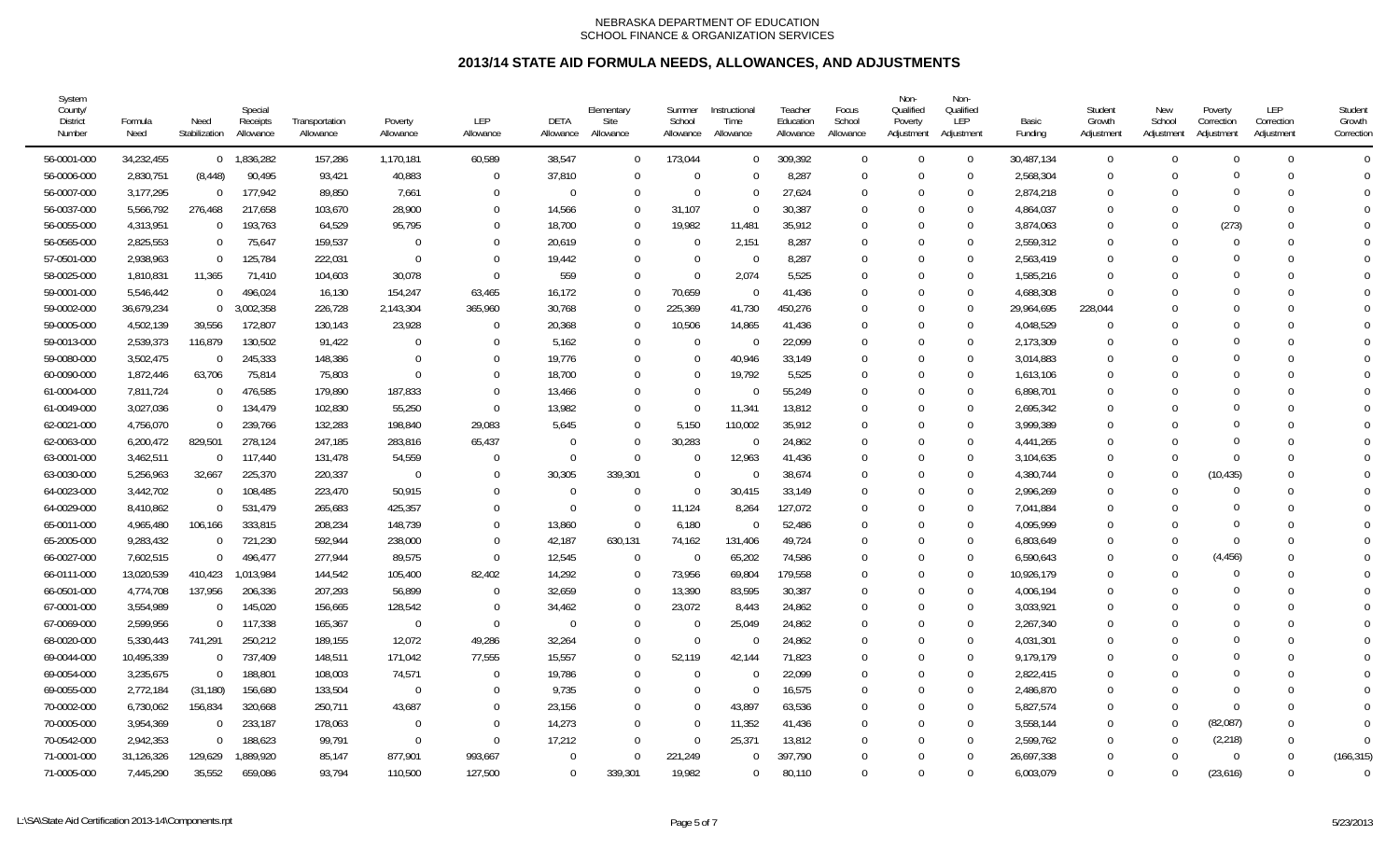| System<br>County/<br><b>District</b><br>Number | Formula<br>Need | Need<br>Stabilization | Special<br>Receipts<br>Allowance | Transportation<br>Allowance | Poverty<br>Allowance | <b>LEP</b><br>Allowance | <b>DETA</b><br>Allowance | Elementary<br>Site<br>Allowance | Summer<br>School<br>Allowance | Instructional<br>Time<br>Allowance | Teacher<br>Education<br>Allowance | Focus<br>School<br>Allowance | Non-<br>Qualified<br>Poverty<br>Adjustment | Non-<br>Qualified<br><b>LEP</b><br>Adjustment | Basic<br>Fundina | Student<br>Growth<br>Adjustment | New<br>School<br>Adiustment | Poverty<br>Correction<br>Adiustment | LEP<br>Correction<br>Adiustment | Student<br>Growth<br>Correction |
|------------------------------------------------|-----------------|-----------------------|----------------------------------|-----------------------------|----------------------|-------------------------|--------------------------|---------------------------------|-------------------------------|------------------------------------|-----------------------------------|------------------------------|--------------------------------------------|-----------------------------------------------|------------------|---------------------------------|-----------------------------|-------------------------------------|---------------------------------|---------------------------------|
| 71-0067-000                                    | 3,043,586       | $\overline{0}$        | 226,516                          | 86,724                      | $\overline{0}$       | $\Omega$                | 5,007                    |                                 | $\Omega$                      | $\Omega$                           | 24,862                            | $\Omega$                     | $\Omega$                                   | $\overline{0}$                                | 2,700,476        | $\Omega$                        | $\Omega$                    | $\Omega$                            | $\Omega$                        | $\Omega$                        |
| 72-0015-000                                    | 4,245,236       | $\overline{0}$        | 180,726                          | 99,274                      | $\overline{0}$       | $\Omega$                | 12,303                   |                                 | $\Omega$                      | 10,608                             | 41,436                            | $\overline{0}$               | $\Omega$                                   | $\mathbf{0}$                                  | 3,900,888        | $\Omega$                        | $\Omega$                    |                                     | O                               | $\Omega$                        |
| 72-0019-000                                    | 3,046,723       | $\overline{0}$        | 196,514                          | 91,849                      | 45,900               | $\Omega$                | 17,227                   |                                 | $\Omega$                      | 28,536                             | 19,337                            | $\mathbf 0$                  | $\Omega$                                   | $\mathbf{0}$                                  | 2,647,359        | $\Omega$                        | $\Omega$                    |                                     | $\Omega$                        | $\Omega$                        |
| 72-0032-000                                    | 4,549,097       | 122,393               | 190,729                          | 124,908                     | 35,700               | 28,136                  | 4,336                    |                                 | $\overline{0}$                | $\Omega$                           | 22,099                            | $\mathbf 0$                  | $\Omega$                                   | $\mathbf 0$                                   | 4,020,796        | $\Omega$                        | $\Omega$                    |                                     |                                 | $\theta$                        |
| 72-0075-000                                    | 3,038,243       | $\overline{0}$        | 142,157                          | 200,588                     | $\overline{0}$       | $\mathbf 0$             | 18,068                   |                                 | $\Omega$                      | 34,526                             | 16,575                            | $\Omega$                     | $\Omega$                                   | $\mathbf 0$                                   | 2,626,329        | 0                               | $\Omega$                    |                                     |                                 | $\Omega$                        |
| 73-0017-000                                    | 13,333,162      | 337,051               | 1,173,128                        | 165,330                     | 525,300              | 29,083                  | 20,251                   |                                 | $\Omega$                      | 35,278                             | 99,448                            | 0                            | $\Omega$                                   | $\theta$                                      | 10,948,293       | <sup>0</sup>                    | $\Omega$                    |                                     |                                 | $\Omega$                        |
| 73-0179-000                                    | 3,851,430       | 48,585                | 181,240                          | 259,909                     | 91,800               | $\Omega$                | 28,481                   |                                 | 22,866                        | $\Omega$                           | 24,862                            | $\Omega$                     | $\Omega$                                   | $\mathbf{0}$                                  | 3,193,686        | $\Omega$                        | $\Omega$                    | 0                                   |                                 |                                 |
| 74-0056-000                                    | 8,845,242       | 1,128,977             | 547,335                          | 218,928                     | 543,309              | $\Omega$                | 5,427                    |                                 | - 0                           | 49,058                             | 96,685                            | $\mathbf 0$                  | (543, 309)                                 | $\mathbf{0}$                                  | 7,225,693        | $\Omega$                        | $\Omega$                    | (426, 860)                          |                                 | $\Omega$                        |
| 74-0070-000                                    | 5,107,442       | 419,113               | 451,223                          | 289,226                     | $\overline{0}$       | $\Omega$                | $\Omega$                 | $\Omega$                        | $\Omega$                      | 38,329                             | 33,149                            | $\Omega$                     | $\Omega$                                   | $\Omega$                                      | 3.914.043        | $\Omega$                        | $\Omega$                    | (37,641)                            | $\Omega$                        | $\Omega$                        |
| 75-0100-000                                    | 2,719,622       | $\Omega$              | 141,058                          | 44,359                      | $\overline{0}$       | $\Omega$                | $\Omega$                 | 145,415                         | $\Omega$                      | $\Omega$                           | 13,812                            | $\Omega$                     | $\Omega$                                   | $\Omega$                                      | 2,374,979        | $\Omega$                        | $\Omega$                    |                                     | $\Omega$                        | $\Omega$                        |
| 76-0002-000                                    | 17,504,982      | $\overline{0}$        | 812,077                          | 262,475                     | 1,053,713            | 1,334,584               | 19,544                   |                                 | 344,645                       | 30,766                             | 204,420                           | $\Omega$                     | $\Omega$                                   | $\mathbf{0}$                                  | 13,069,817       | 198,813                         | $\Omega$                    |                                     | $\Omega$                        | 174,128                         |
| 76-0044-000                                    | 2,525,089       | $\overline{0}$        | 181,841                          | 53,138                      | 44,200               | 29,083                  | 16,475                   |                                 | 4,944                         | U                                  | 22,099                            | $\overline{0}$               | $\Omega$                                   | $\mathbf{0}$                                  | 2,173,309        | $\Omega$                        | $\Omega$                    | $\Omega$                            | O                               | $\Omega$                        |
| 76-0068-000                                    | 3,294,294       | $\mathbf 0$           | 234,342                          | 93,060                      | 33,699               | $\overline{0}$          | 19,991                   |                                 | $\Omega$                      | $\Omega$                           | 11,050                            | $\mathbf 0$                  | (33,699)                                   | $\mathbf{0}$                                  | 2,958,758        | $\Omega$                        | $\Omega$                    | (22,908)                            | $\Omega$                        | $\Omega$                        |
| 76-0082-000                                    | 5,700,113       | $\Omega$              | 256,555                          | 176,628                     | 46,962               | 44,360                  | 34,103                   |                                 | $\overline{0}$                | 0                                  | 60,773                            | $\Omega$                     | $\Omega$                                   | $\mathbf{0}$                                  | 5,080,731        | $\Omega$                        | $\Omega$                    | 0                                   |                                 | $\Omega$                        |
| 77-0001-000                                    | 86,087,680      |                       | 0 5,486,450                      | 1,767,638                   | 969,000              | 488,750                 | 301,839                  |                                 | 2,309,307                     | 1,760,075                          | 1,138,122                         | $\Omega$                     | $\Omega$                                   | $\mathbf{0}$                                  | 71,866,499       | $\Omega$                        | $\Omega$                    |                                     | $\Omega$                        | $\Omega$                        |
| 77-0027-000                                    | 88,030,484      |                       | 0 6,096,788                      | 829,350                     | 1,034,209            | 504,912                 | 74,241                   |                                 | 408,918                       | $\Omega$                           | 1,116,022                         | $\Omega$                     | $\Omega$                                   | $\mathbf{0}$                                  | 77,640,799       | 814,552                         | $\Omega$                    |                                     | $\Omega$                        | (489, 308)                      |
| 77-0037-000                                    | 30,948,280      |                       | $0$ 1,455,548                    | 415,910                     | 26,825               | 38,777                  | 10,594                   |                                 | $\Omega$                      | 802,502                            | 408,840                           | $\Omega$                     | $\Omega$                                   | $\mathbf{0}$                                  | 25,316,275       | 769,751                         | 1,369,851                   | 0                                   | $\Omega$                        | 333,406                         |
| 77-0046-000                                    | 11,706,834      | 2.137.477             | 761,562                          | 418,392                     | 42,394               | $\overline{0}$          | 3,934                    |                                 | $\overline{0}$                | 69,028                             | 135,359                           | $\Omega$                     | $\Omega$                                   | $\Omega$                                      | 8,210,422        | $\bigcap$                       | $\Omega$                    | $\Omega$                            | $\Omega$                        | (71, 735)                       |
| 78-0001-000                                    | 8,468,838       | 64,603                | 432,958                          | 201,521                     | 158,163              | 29,083                  | 12,274                   |                                 | 48,205                        | $\Omega$                           | 71,823                            | 0                            | $\Omega$                                   | $\Omega$                                      | 7,445,701        | 4,507                           | $\Omega$                    | $\Omega$                            | $\Omega$                        | $\Omega$                        |
| 78-0009-000                                    | 4,944,055       | - 0                   | 250,935                          | 149,443                     | 30,247               | $\mathbf 0$             | 11,103                   |                                 | 6,180                         | 72,380                             | 38,674                            | $\Omega$                     | $\Omega$                                   | $\mathbf{0}$                                  | 4,387,660        | $\Omega$                        | $\Omega$                    | (2,567)                             | $\Omega$                        | $\Omega$                        |
| 78-0039-000                                    | 9,711,329       | $\Omega$              | 699,402                          | 191,950                     | 170,000              | 25,500                  | 99                       |                                 | 103,002                       | 65,186                             | 93,923                            | $\Omega$                     | $\Omega$                                   | $\mathbf{0}$                                  | 8,119,048        | $\Omega$                        | 243,218                     |                                     |                                 | $\Omega$                        |
| 78-0072-000                                    | 2,927,261       | (309, 188)            | 120,756                          | 108,043                     | 26,350               | $\mathbf 0$             | 11,789                   |                                 | $\Omega$                      | 15,795                             | 27,624                            | $\mathbf 0$                  | $\Omega$                                   | $\mathbf{0}$                                  | 2,684,213        | $\Omega$                        | $\Omega$                    |                                     | $\Omega$                        | 241,879                         |
| 78-0107-000                                    | 2,832,989       | $\overline{0}$        | 81,194                           | 61,447                      | 57,375               | $\mathbf{0}$            | 11,290                   |                                 | $\Omega$                      | 43,375                             | 22,099                            | $\Omega$                     | $\Omega$                                   | $\mathbf{0}$                                  | 2,556,209        | 0                               | $\Omega$                    |                                     |                                 | $\Omega$                        |
| 79-0002-000                                    | 3,034,066       | $\overline{0}$        | 125,427                          | 21,523                      | 210,159              | 2,550                   | 15,497                   |                                 | $\Omega$                      | 55,505                             | 2,762                             | $\Omega$                     | $\Omega$                                   | $\mathbf{0}$                                  | 2,600,642        | $\Omega$                        | $\Omega$                    | $\Omega$                            |                                 | $\Omega$                        |
| 79-0011-000                                    | 4,646,906       | $\Omega$              | 265,480                          | 173,934                     | 177,399              | 29,083                  | 38,539                   |                                 | 28,017                        | $\Omega$                           | 27,624                            | $\Omega$                     | $\Omega$                                   | $\Omega$                                      | 3,906,831        | $\Omega$                        | $\Omega$                    |                                     |                                 | $\Omega$                        |
| 79-0016-000                                    | 17,832,004      |                       | 0 1,000,370                      | 135,366                     | 475,718              | 56,101                  | 62,368                   |                                 | $\Omega$                      | $\Omega$                           | 204,420                           | $\Omega$                     | $\Omega$                                   | $\Omega$                                      | 15,672,824       | $\Omega$                        | 224,837                     |                                     | $\Omega$                        | $\Omega$                        |
| 79-0031-000                                    | 6,860,767       | $\mathbf 0$           | 307,104                          | 84,360                      | 226,398              | 27,200                  | 16,202                   |                                 | 43,261                        | U                                  | 52,486                            | $\Omega$                     | $\Omega$                                   | $\Omega$                                      | 6,138,637        | $\Omega$                        | $\Omega$                    | (30, 794)                           | (4,087)                         | $\Omega$                        |
| 79-0032-000                                    | 28,719,929      |                       | $0$ 1,651,326                    | 218,924                     | 1,960,693            | 85,000                  | $\overline{0}$           | 290,830                         | 284,492                       | 414,453                            | 256,906                           | 0                            | $\Omega$                                   | $\mathbf{0}$                                  | 22,614,935       | 942,371                         | $\Omega$                    |                                     | U                               | $\Omega$                        |
| 80-0005-000                                    | 7,024,203       | $\overline{0}$        | 247,591                          | 139,640                     | 16,982               | $\Omega$                | 18,042                   | $\Omega$                        | 8,034                         | 129,268                            | 82,873                            | $\Omega$                     | $\Omega$                                   | $\mathbf 0$                                   | 6,381,772        | $\Omega$                        | $\Omega$                    | O                                   | $\Omega$                        | $\Omega$                        |
| 80-0009-000                                    | 12,928,540      |                       | $0$ 1,480,868                    | 268,176                     | 68,027               | $\Omega$                | 23,680                   |                                 | $\Omega$                      | $\Omega$                           | 174,033                           | $\Omega$                     | $\Omega$                                   | $\mathbf{0}$                                  | 10,913,756       | $\Omega$                        | $\Omega$                    |                                     |                                 | $\theta$                        |
| 80-0567-000                                    | 5,041,329       | $\Omega$              | 419,529                          | 382,413                     | 70,367               | $\Omega$                | 14,004                   |                                 | 36,875                        | 59,462                             | 52,486                            | $\Omega$                     | $\Omega$                                   | $\mathbf{0}$                                  | 4,006,194        | $\Omega$                        | $\Omega$                    |                                     |                                 | $\Omega$                        |
| 81-0003-000                                    | 2,219,846       | 54,018                | 82,459                           | 45,473                      | 37,141               | $\Omega$                | 9,100                    | $\Omega$                        | 17,922                        | $\Omega$                           | $\Omega$                          | $\Omega$                     | $\Omega$                                   | $\mathbf{0}$                                  | 1,973,733        | <sup>0</sup>                    | $\Omega$                    |                                     |                                 | $\Omega$                        |
| 81-0010-000                                    | 8,319,427       | $\overline{0}$        | 512,155                          | 64,460                      | 402,683              | $\Omega$                | 21,122                   | 533,187                         | 32,137                        | 28,039                             | 49,724                            | 0                            | $\Omega$                                   | $\mathbf 0$                                   | 6,675,920        | <sup>0</sup>                    | $\Omega$                    |                                     |                                 | $\Omega$                        |
| 82-0001-000                                    | 3,837,068       | $\overline{0}$        | 128,991                          | 151,593                     | 91,892               | 4,728                   | 13,287                   | $\Omega$                        | $\overline{0}$                | $\Omega$                           | 30,387                            | $\Omega$                     | $\Omega$                                   | $\Omega$                                      | 3,416,190        | $\Omega$                        | $\Omega$                    |                                     |                                 | $\Omega$                        |
| 82-0015-000                                    | 2,059,619       | 7,959                 | 67,708                           | 76,473                      | 70,786               | $\Omega$                | 17.914                   |                                 | $\Omega$                      | 15.990                             | 8,287                             | $\Omega$                     | $\Omega$                                   | $\Omega$                                      | 1,794,501        | $\Omega$                        | $\Omega$                    |                                     |                                 | $\Omega$                        |
| 83-0500-000                                    | 1,812,354       | (3, 483)              | 66,506                           | 32,244                      | - 0                  | $\Omega$                | 27,713                   |                                 | $\Omega$                      | $\Omega$                           | 11,050                            | $\Omega$                     | $\Omega$                                   | $\Omega$                                      | 1,678,324        | $\Omega$                        | $\Omega$                    |                                     |                                 | $\Omega$                        |
| 84-0003-000                                    | 5,049,153       | - 0                   | 374,998                          | 165,721                     | 109,703              | $\Omega$                | 15,359                   |                                 | $\cap$                        |                                    | 52,486                            | $\Omega$                     | $\Omega$                                   | $\Omega$                                      | 4,330,886        | $\Omega$                        | $\Omega$                    |                                     |                                 | $\Omega$                        |
| 85-0060-000                                    | 2,915,352       | $\mathbf{0}$          | 108,313                          | 146,165                     | 77,038               | $\Omega$                | 15,916                   |                                 | 1,854                         | 0                                  | 16,575                            | $\theta$                     | $\Omega$                                   | $\Omega$                                      | 2,549,492        | $\Omega$                        | $\Omega$                    |                                     | $\Omega$                        | $\theta$                        |